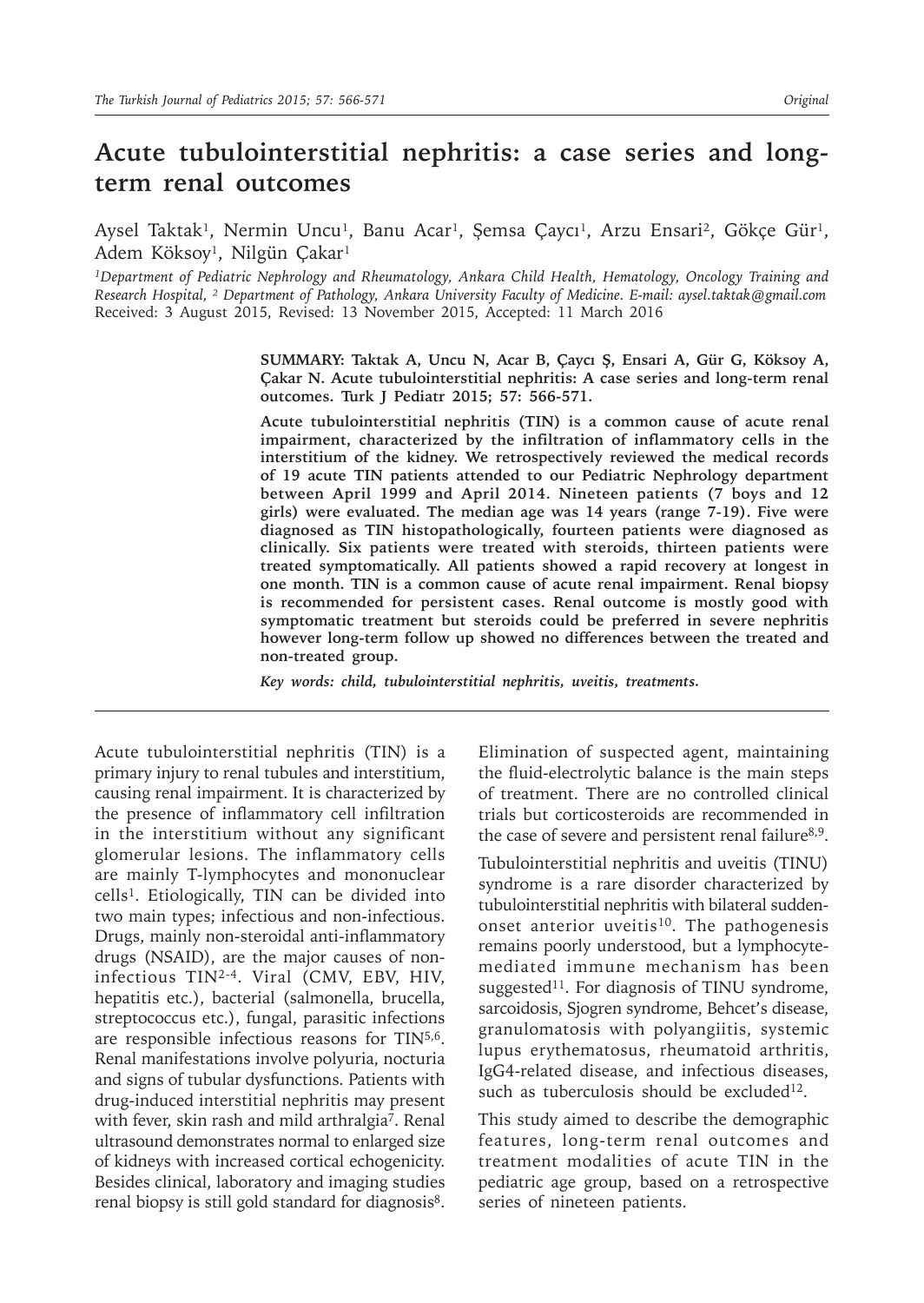#### **Material and Methods**

We retrospectively reviewed the medical records of 19 acute TIN patients followed by Pediatric Nephrology department between April 1999 and April 2014. Fourteen patients were diagnosed as probable TIN with the history of causative agents, renal symptoms and laboratory findings. Five patients were diagnosed histopathologically. History of drugs and herbal medicine usage and infectious diseases, clinical presentation, estimated glomerular filtration rate (eGFR), serum urea, creatinine, blood sodium bicarbonate and pH, urinalysis, renal biopsy findings and treatment of disease were recorded. Patients were divided into two groups as steroid treated and symptomatically treated. In the steroid treated group, methylprednisolone pulses were initiated for three consecutive days, followed by oral prednisolon twice a day at a dose of 2 mg/kg/day for 1 month, and prednisone was tapered and discontinued in 6 months. One patient whose diagnosis was active tuberculosis, prednisone was initiated at a dose of 1 mg/ kg/day then it was tapered and discontinued in 6 months. Anti-nuclear anti body (ANA), anti-double stranded (ds) DNA antibodies, complement factor 3 (C3) and C4 were performed as autoimmune screening. 24-hour urine protein excretion, tubular reabsorption of phosphate, fractionate excretion of sodium were evaluated. An ophthalmologist examined all of these 19 patients at least once during the acute phase of disease. Thereafter, follow-up was continued depending on each patient's needs. Renal outcomes were evaluated by measuring serum urea, creatinine at first week of illness and, 1, 3 and 6 months after diagnosis.

Statistical analyses were performed using the Statistical Package for the Social Sciences (SPSS/Windows version 22.0, SPSS Inc., Chicago, IL, USA). Numerical data are presented as median (SD; range). Student's t test and Chi-squared comparison or Fisher's exact test was used to compare groups with respect to background characteristics. Kaplan– Meier analysis was performed to compare normalisation of plasma creatinine between prednisone and non-treatment groups. Findings were considered statistically significant when the probability of a chance finding was less than 5  $%$  (p < 0.05).

## **Results**

Nineteen patients (7 boys and 12 girls) were evaluated. The median age at onset of illness was 14 years (range 7-19). One patient had uveitis. The etiology was drug related in 14 (73.6%) patients and infection related in 3 (15.7%) patients, One patient was developed acute TIN after digestion of a sort of herbal called *Rumex patientia* (5.3%) and one had undetermined cause (5.3%). The onset of renal symptoms in drug-related acute TIN patients occurred in one week to two months after initiating suspected drugs. The drugs were NSAIDs, cephalosporins, acyclovir and anti-tuberculous drugs (isoniazid, ethambutol, pyrazinamide and rifampicin). In infection related patients, one patient had common cold, one patient had tonsillitis (throat swab culture was negative) and one patient had helicobacter pylori (HP) infection, diagnosed with 13C- urea breath test. None of them oliguric except patient number 3. Autoimmune screening was normal in all cases. In steroid treated group initial blood creatinine level and initial eGFR level was  $2.31 \pm 1.63$  mg/dl and  $52.6 \pm 21.3$  ml/min/1.73 m<sup>2</sup> respectively. In symptomatically treated group initial blood creatinine and eGFR level was  $2.55 \pm 1.8$  mg/ dl and  $51.5\pm21$  ml/min/1.73 m<sup>2</sup> respectively. There was no statistically significant differences between the prednisone and symptomatically treated groups in age, gender, initial blood creatinine level, initial eGFR and 24- hour proteinuria level.

During the first week of treatment creatinine decreased in all nineteen patients. At the end of the first week the creatinine level in steroid treated and symptomatically treated group was  $1.15 \pm 0.52$  and  $1.19 \pm 0.71$  mg/dl respectively. After one month, plasma creatinine had normalized in all nineteen patients. At the end of the first month the creatinine level in steroid treated and symptomatically treated group was  $0.49\pm0.04$  and  $0.62\pm0.41$ mg/dl respectively There was no statistically significant difference between prednisone and symptomatically treated groups in creatinine normalization time  $(p=0.113)$ .

Demographic and clinical features, initial laboratory findings, treatment, biopsy finding and outcome were listed in Table I.

Renal biopsy was performed in five of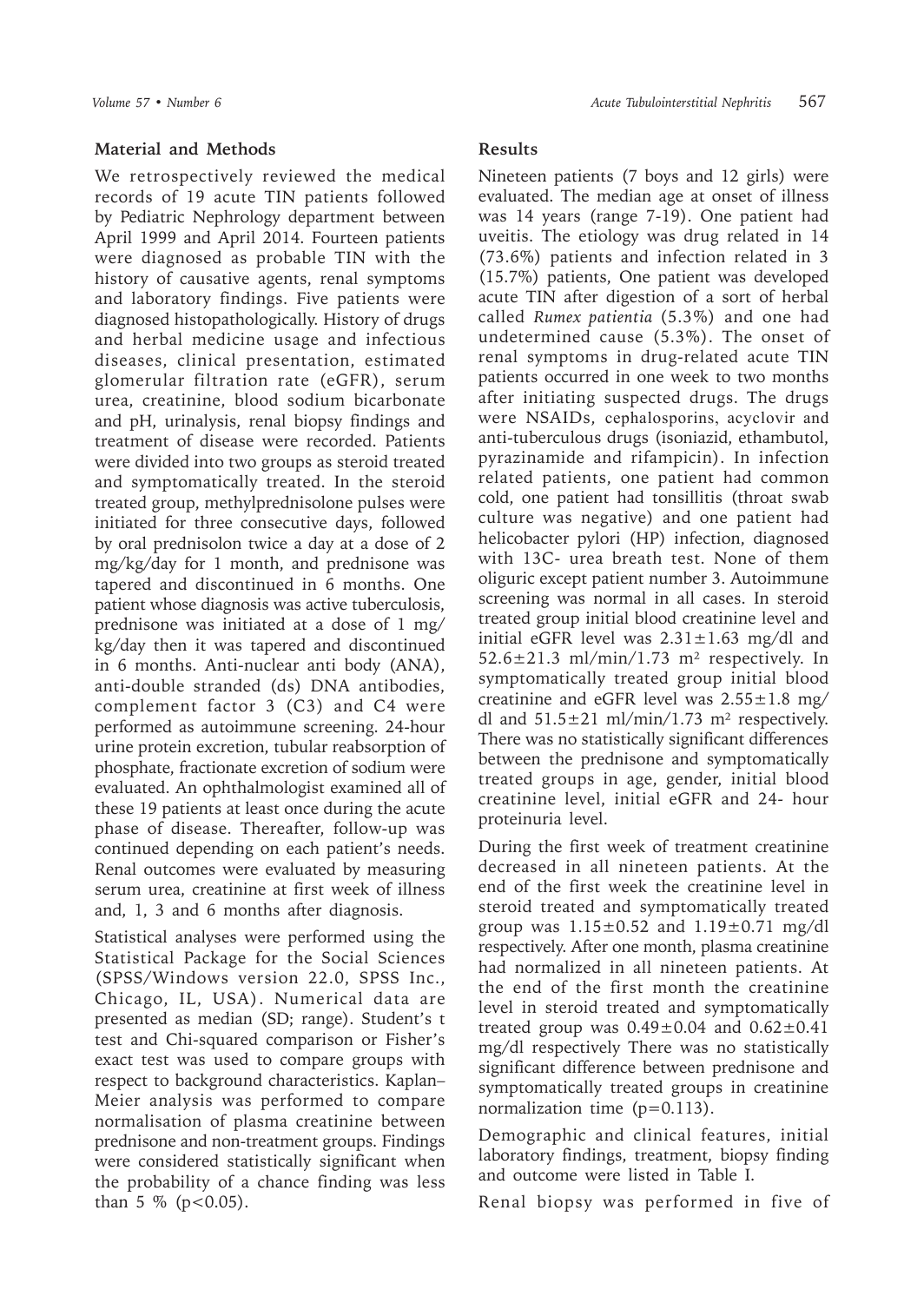nineteen patients which had renal impairment continued over one week. In all patients' biopsy revealed diffuse interstitial cellular infiltrate composed predominantly of lymphocytes, normal glomerular structures and negative immunofluorescent staining. There was no interstistial fibrosis and glomeruli showing global sclerosis.

Patient number 2 presented with flank pain and nausea. Two weeks ago cefixime treatment was started with the diagnosis of lower urinary tract infection. Her urinalysis showed  $1(+)$  protein and  $1(+)$  glucose. Serum creatinine level was 1.71 mg/dl, blood urea was 65 mg/ dl, blood gas analysis were normal. Tubular reabsorption of phosphate was 87 % and fractionated excretion of sodium was normal. Biopsy findings were consistent with acute TIN. Her ophtalmological examination revealed anterior uveitis. C3 and C4 were in normal range. ANA and anti-ds DNA was negative. She was diagnosed as TINU syndrome. Methylprednisolone pulses (30 mg/ kg) were initiated for consecutive three days, followed by oral prednisolon twice a day at a dose of 2 mg/kg/day for 1 month. Serum creatinine and urine protein excretion reduced within two weeks. Prednisolon dose tapered and discontinued at the end of six months. She was also followed by an ophthalmologist. The patient remained event-free at 5-year follow-up.

Patient number 4 diagnosed as abdominal tuberculosis and he was treated with rifampicin, ethambutol, pyrazinamide and isoniasid. In the first month of treatment, he developed, proteinuria, glucosuria and metabolic acidosis. His laboratory investigation revealed; serum creatinine 0.91 mg/dl, blood urea 52 mg/dl, blood pH 7.28 and bicarbonate 16 mmol/L. His tubular reabsorption of phosphate was 60%. Although the cessation of all drugs, renal improvement was not seen in one week and renal biopsy was performed. Renal biopsy confirmed our clinical diagnosis and prednisolon was initiated at a dose of 1 mg/ kg/day. His anti tuberculous treatment was rearranged as isoniazid (1x300 mg), ethambutol (1x375 mg), and pirazinamid (1x500 mg). After one month from initiating prednisolon therapy his serum creatinine was normal, tubular reabsorption of phosphate was 79% urinalysis showed  $1 (+)$  protein and  $1 (+)$ glucose, his metabolic acidosis improved and

alkali therapy was discontinued. He remained event-free at 7-month follow-up.

Patient number 14 who had taken NSAID treatment for acute rheumatic fever (ARF), during the follow up, proteinuria and non oliguric renal failure developed and diagnosed as acute TIN due to NSAID. NSAID treatment discontinued. Prednisolon was started for ARF carditis. Renal failure resolved in one week.

All patients showed a rapid recovery as longest in one month and no relapses of TIN/TINU was observed.

## **Discussion**

Acute tubulointerstitial nephritis (TIN) is a primary injury of renal tubules and interstitium, causing renal impairment which is induced most often by drugs, infections and autoimmune disorders<sup>8,13</sup>. Patients with druginduced interstitial nephritis may present with triad of fever, skin rash and mild arthralgia in about 20% of patients<sup>7</sup>. In our study 73.6 % of patients were drug- induced, none of these showed the classical clinic triad, the drugs were NSAIDs, cephalosporins and antituberculous therapy (isoniazid, ethambutol, pyrazinamide and rifampicin). We could not recognize which antituberculous drug was responsible in our case clearly however in the literature there are several studies that emphasis rifampicin as responsible agents of  $TIN^{14,15}$ . The mechanism of renal damage is thought to be due to allergic reactions to rifampicin or one of its metabolites causing allergic interstitial nephritis, especially when extra renal manifestations of hypersensitivity exist. This condition has been demonstrated by the presence of rifampicin-dependent antibodies in serum, but the relationship between anti-rifampicin antibodies and renal impairment is not certain, circulating rifampicin antibodies have been observed in patients on rifampicin treatment without any evidence of renal disease16.

Elimination of the suspected agent is the first step in the treatment. The main treatment of TIN is symptomatic, in case of renal failure, maintaining the fluid-electrolytic balance is the most important intervention. The use of glucocorticoids in the treatment of acute TIN has remained controversial. Several retrospective studies have suggested that corticosteroids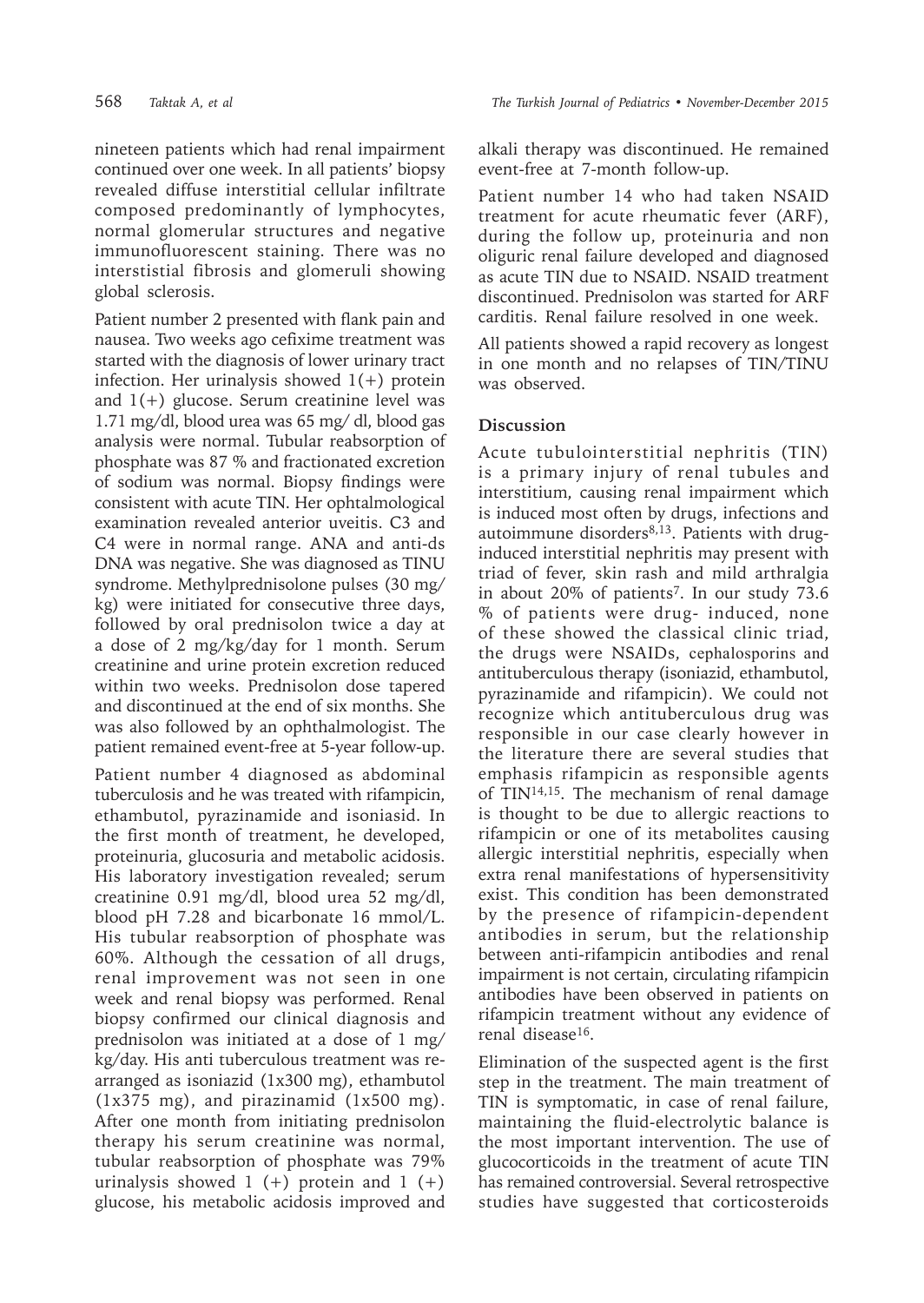|                                                                                                                           | Outcome                                                                 | Recovered                                                    | Recovered                                                | Recovered                                          | Recovered                                         | Recovered                       | Recovered                                         | Recovered                         | Recovered                         | Recovered                        | Recovered                             | Recovered                             | Recovered                         | Recovered                                     | Recovered                         | Recovered                        | Recovered                                     | Recovered                    | Recovered                         | Recovered                                                    |
|---------------------------------------------------------------------------------------------------------------------------|-------------------------------------------------------------------------|--------------------------------------------------------------|----------------------------------------------------------|----------------------------------------------------|---------------------------------------------------|---------------------------------|---------------------------------------------------|-----------------------------------|-----------------------------------|----------------------------------|---------------------------------------|---------------------------------------|-----------------------------------|-----------------------------------------------|-----------------------------------|----------------------------------|-----------------------------------------------|------------------------------|-----------------------------------|--------------------------------------------------------------|
| and Outcome of the Patients<br>Demographic and Clinical Features, Initial Laboratory Findings, Treatment, Biopsy Findings | Treatment<br>Duration                                                   | $(6 \text{ months})$<br>$MP+PD$                              | $(6$ months)<br>$MP+PD$                                  | $(6 \text{ months})$<br>$MP+PD$                    | $(6$ months)<br>PD                                | $(6 \text{ months})$<br>$MP+PD$ | $\widehat{\cdot}$                                 | $\circlearrowright$               | $\bigcirc$                        | G                                | $\mathbb{C}$                          | $\odot$                               | $\odot$                           | $\bigcirc$                                    | ŤP                                | $\circlearrowleft$               | $\bigcirc$                                    | $\bigcirc$                   | $\odot$                           | $\mathbb{C}$                                                 |
|                                                                                                                           | biopsy<br>Renal                                                         | $\widehat{t}$                                                | $\widehat{t}$                                            | F)                                                 | $\widehat{t}$                                     | E                               | $\bigcirc$                                        | $\bigcirc$                        | $\bigcirc$                        | $\bigcirc$                       | $\bigcirc$                            | $\odot$                               | $\bigcirc$                        | $\bigcirc$                                    | $\mathbb{C}$                      | $\bigcirc$                       | $\odot$                                       | $\bigcirc$                   | $\bigcirc$                        | $\mathbb{C}$                                                 |
|                                                                                                                           | 24-hour urine<br>analysis/<br>protein<br>Urine                          | $3 + \text{prt}/3 + \text{glu}$<br>$44$ mg/m <sup>2</sup> /h | $1 + \text{prt}/1 + \text{glu}$<br>$12 \text{ mg/m}^2/h$ | $1+prt/1+glu$<br>$15 \text{ mg/m}$ <sup>2</sup> /h | $3 + prt/4 + glu$<br>$31 \text{ mg/m}^2/\text{h}$ | 5 $mg/m^2/h$<br>Pyuria          | Pyuria/2+prt<br>$22 \text{ mg/m}$ <sup>2</sup> /h | $20 \text{ mg/m}^2/h$<br>$2+$ prt | $11 \text{ mg/m}^2/h$<br>$1+$ prt | $8 \text{ mg/m}^2/h$<br>$1+$ prt | $2+prt/1+hb$<br>$18 \text{ mg/m}^2/h$ | $23$ mg/m <sup>2</sup> /h<br>$2+$ prt | 9mg/m <sup>2</sup> /h<br>$1+$ prt | $18 \text{ mg/m}$ <sup>2</sup> /h<br>$2+$ prt | $10 \text{ mg/m}^2/h$<br>$1+$ prt | $8 \text{ mg/m}^2/h$<br>$1+$ prt | $4 \text{ mg/m}$ <sup>2</sup> /h<br>$2 + h b$ | 1+prt /Pyuria<br>5 $mg/m2/h$ | 1+prt/Pyuria<br>$6$ mg/m $^{2}/h$ | $2 + \text{prt}/1 + \text{glu}$<br>$20$ mg/m <sup>2</sup> /h |
|                                                                                                                           | $\mathbf{\sim}$<br>$\left(\frac{1}{2}\right)$<br>Cre <sup>1</sup><br>ਰਿ | 0,50                                                         | 0,40                                                     | 0,55                                               | 0,62                                              | 0,41                            | 0,50                                              | 0,60                              | 0,36                              | 0,70                             | 0,52                                  | 0,41                                  | 0,83                              | 0,74                                          | 0,60                              | 0,55                             | 0,58                                          | 0,47                         | 0,52                              | 0,70                                                         |
|                                                                                                                           | $Cre-$<br>(mg/<br>ਚਿ                                                    | 1,39                                                         | 1,71                                                     | 5,4                                                | 0,91                                              | 1,48                            | 1,5                                               | 1,9                               | 2,6                               | 2, 8                             | 1,69                                  | $\overline{\phantom{0}}$              | 1,8                               | 3,3                                           | 1,89                              | 1,65                             | 2,1                                           | 3,8                          | 1,54                              | 1,3                                                          |
|                                                                                                                           | dk/1,73m <sup>2</sup><br>$eGFR$ (ml/                                    | 2                                                            | $\overline{40}$                                          | 16                                                 | 61                                                | 76                              | 55                                                | 46                                | $\delta$                          | 31                               | 51                                    | 101                                   | 68                                | 37                                            | 61                                | 67                               | 41                                            | 23                           | 51                                | 69                                                           |
|                                                                                                                           | Cause                                                                   | (Common cold)<br>Infection                                   | (Cefixime)<br>Drug                                       | (Tonsillitis)<br>Infection                         | (Rifampicin?)<br>Drug                             | Undetermined                    | $_{\rm Drug}^{\rm Drug}$ (NSAID)                  | <b>CIASAID</b><br>Drug            | <b>CIASAID</b><br>Drug            | (NSAID)<br>Drug                  | (NSAID)<br>Drug                       | Herbal                                | (HP infection)<br>Infection       | Drug<br>(NSAID)                               | $_{\rm{Drag}}^{\rm{Drag}}$        | (Cefdinir)<br>Drug               | (Ceftriaxone)<br>Drug                         | (NSAID)<br>Drug              | Drug<br>(Cefixime)                | (Acyclovir)<br>Drug                                          |
|                                                                                                                           | examination<br>Ocular                                                   | Normal                                                       | Anterior<br>uveitis                                      | Hypertensive<br>retinopathy                        | Normal                                            | Normal                          | Normal                                            | Normal                            | Normal                            | Norma                            | Normal                                | Normal                                | Normal                            | Normal                                        | Normal                            | Normal                           | Normal                                        | Normal                       | Normal                            | Normal                                                       |
|                                                                                                                           | Clinical<br>feature                                                     | Abdominal pain/<br>vomiting                                  | Flank pain/ nausea                                       | Rash/dyspnea                                       | Abdominal pain/<br>vomiting                       | Flank pain<br>vomiting          | Flank pain/ nausea                                | Abdominal pain                    | Abdominal pain/<br>vomiting       | Flank pain/nausea                | Painless hematuria                    | Abdominal pain/<br>vomiting           | Abdominal/polyuria                | Flank pain/vomiting                           | $\mathbf{I}$                      | Flank pain                       | Abdominal pain/<br>vomiting                   | Abdominal pain/<br>vomiting  | Flank pain/vomiting               | Flank pain/nausea                                            |
|                                                                                                                           | Sex                                                                     | щ                                                            | щ                                                        | $\mathbf{L}$                                       | $\geq$                                            | Σ                               | $\mathbf{L}$                                      | щ                                 | $\mathbf{L}$                      | щ                                | $\mathbf{L}$                          | Σ                                     | $\geq$                            | $\geq$                                        | Σ                                 | Σ                                | щ                                             | $\mathbf{L}$                 | $\mathbf{L}$                      | щ                                                            |
|                                                                                                                           | (year)<br>Age                                                           | 13                                                           | $\infty$                                                 | $\overline{14}$                                    | $\overline{ }$                                    | 14                              | $\overline{12}$                                   | 16                                | $\Box$                            | 15                               | 14                                    | $\Box$                                | $\overline{19}$                   | $18$                                          | 16                                | 15                               | 14                                            | 15                           | $\Box$                            | $\overline{17}$                                              |
| Table I.                                                                                                                  | Patient<br>ΩO                                                           |                                                              | $\mathcal{L}$                                            | $\mathcal{E}$                                      | 4                                                 | LO                              | $\circ$                                           | $\overline{ }$                    | $\infty$                          | $\circ$                          | $\overline{a}$                        | $\Box$                                | $\overline{12}$                   | 13                                            | 14                                | 15                               | 16                                            | $\overline{17}$              | 18                                | $\overline{19}$                                              |

\* Prednisolon was started for ARF carditis

PD: Prednisolon, MP: Methylprednisolone pulse, NSAID: non-steroidal anti-inflammatory drugs, Cre\_1: Blood creatinine level at diagnose, Cre\_2: Blood creatinine level at<br>sixth month

\* Prednisolon was started for ARF carditis<br>PD: Prednisolon, MP: Methylprednisolone pulse, NSAID: non-steroidal anti-inflammatory drugs, Cre\_1: Blood creatinine level (evel at sixth month<br>sixth month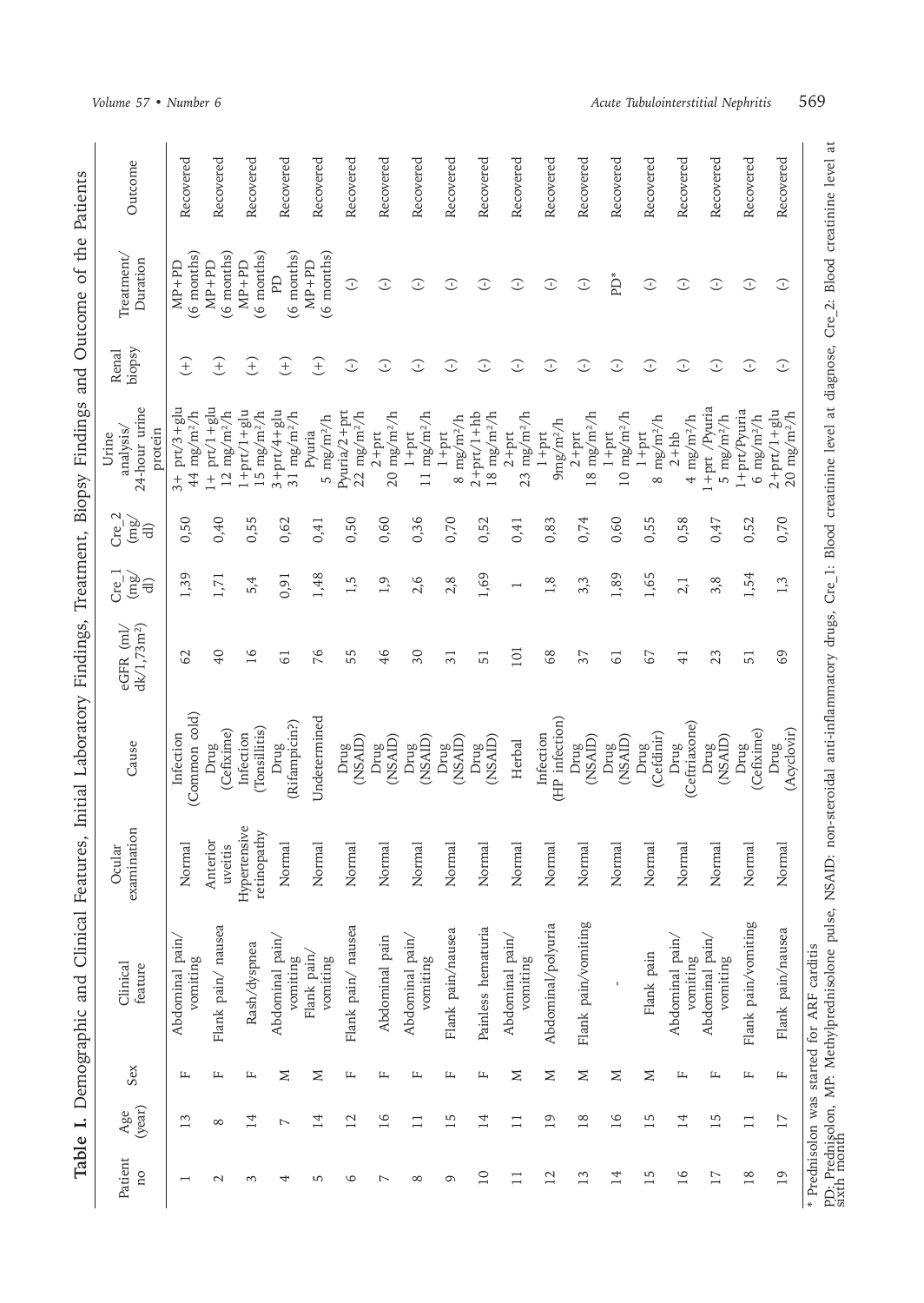improves clinical outcome<sup>17,18</sup>. On the contrary, Jahnukainen et al.<sup>19</sup> have shown that prednisone treatment speeds up the recovery from renal symptoms of TIN, especially in patients with severe nephritis but the renal function did not differ significantly at the long-term follow-up. At this study prednisolon was given at a dose of 2 mg/kg/day for 1 month and tapered over maximum 6 months<sup>19</sup>. While there were some variations in the dose and length of steroid treatment, typically the regimen is intravenous methylprednisolone 1000 mg per 1.73 m² body surface on three consecutive days followed by oral prednisolon 2 mg/kg tapered over 3-6 weeks20. Except for patients 4 and 14, steroid treatment was given in this manner. Patient 4 had active TB therefore we refrained from giving steroid pulses. However, in our study there was no statistically significant difference between prednisone treated and symptomatically treated groups in creatinine normalisation time (p=0.113).

One of our patients whose initial complaints were stomachache and nausea was diagnosed as helicobacter pylori (HP) with C13 urea breath test. Although we could not determine any other infectious and/or non infectious causes of TIN in this patient, we observed that his renal impairment resolved dramatically in one week after initiation of treatment for HP. HP infections generally affect the gastrointestinal system however, anti-HP antibodies were shown in glomeruli suggested that HP may also be involved in the pathogenesis of membranous nephropathy<sup>21</sup>. Although, Caliskan et al.<sup>22</sup> showed that HP eradication has led to reduction in proteinuria in patients with membranous nephropathy, as far as we know there is not any case reported about the relationship of TIN and HP infection yet.

The diagnosis of TINU syndrome requires the presence of both acute TIN and uveitis. Many bacterial and viral infections, various drugs (especially antibiotics), NSAIDs and purchase over-the-counter drugs such as decongestans, antitussives, expectorants without the need of prescription have been suggested as triggering factors $23,24$ . The underlying mechanisms for TINU are not well understood. However limited data suggests that modified C-reactive protein, an auto-antigen common to both the uvea and renal tubular cells, may be involved

in the pathogenesis. Also a strong association with HLA-DQA1\*01, HLA-DQb1\*05, and HLA-DQB1\*01 has been observed<sup>25,26</sup>. In our study one patient was diagnosed as TINU syndrome. On admission she had no ophthalmological complaints, however her ophthalmological examination revealed bilateral anterior uveitis. Paladini et al.<sup>27</sup> reported a TINU case which was asymptomatic ophthalmologically. Also Saarela et al.28 showed that 50% of TINU syndromes had no ocular symptoms. Since corticosteroid therapy does not prevent uveitis ocular examination should be performed in the follow-up of TIN patients<sup>29</sup>.

In the course of severe acute TIN decreased urine output may emerge, patient number 3 was oliguric and meanwhile due to hypervolemia she became hypertensive. Her initial ophthalmologic examination showed hypertensive changes as bilateral fundus hyperemia, hemorrhage and ischemia. After temporary anti-hypertensive treatment of one month and clinical resolution her blood pressure decreased and ophthalmologic examination improved.

The major limitation of this study is the limited number of the patients. An another important point is, in the patients that were diagnosed clinically, renal damage due to certain drugs can not be ruled out without renal biopsy from acute TIN, however in these patients, because of non-oliguric renal impairment, glucosuria and accurate renal improvement after elimination of suspected agent, we refrained from performing renal biopsy.

In conclusion, it is important to recognize that acute TIN is a common cause of acute renal impairment. Clinical features are often nonspecific therefore renal biopsy is recommended especially in persistent renal impairment. Ophthalmological examination is recommended even if there are no ophthalmological complaints. Renal outcome is mostly good with symptomatic treatment but steroids could be preferred in severe nephritis however longterm follow-up showed no differences between the treated and non-treated group.

## **Acknowledgement**

The authors appreciate Alper Karalök for his help during the statistical work.